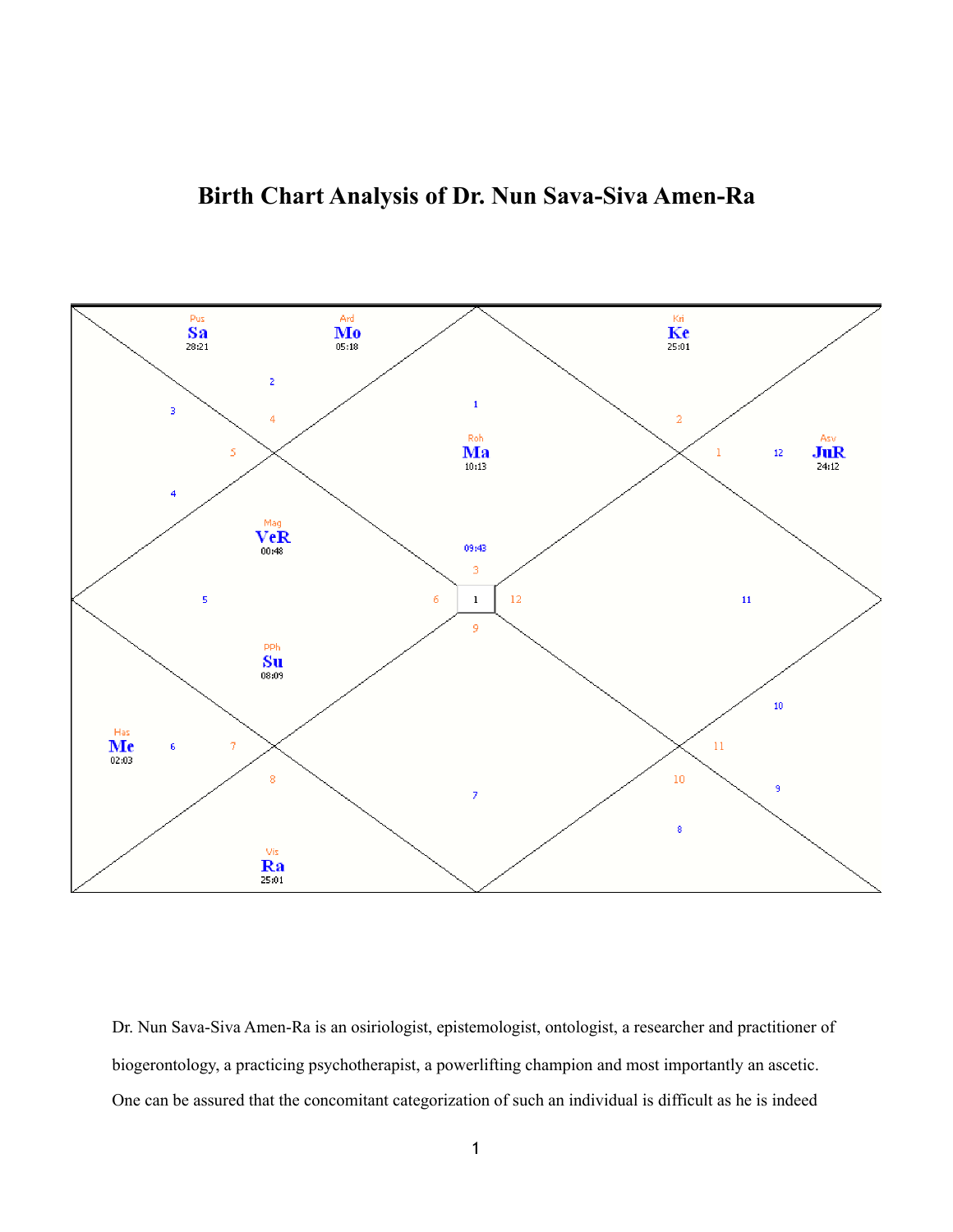individuated and thus, ineffectuates such an attempt. I personally acquired the birth details from Dr. Nun a few months ago to probe into the psychical imprints that drives the precision of his practice. Evolutionary processes embodied by such a psyche become evermore evident when analyzed and assesed through the illuminatory processes of Jyotish and undertaking such a task helps us understand what is required of oneself to weild such salubrious states of being.

I have chosen the siezers (grahas, planets); Moon, Sun, and Mars, for the analysis, though it must be remembered that all other planets get involved through their aspects or disposition and it is impossible to infer in isolation, without wasting words I shall begin with the magnification of the matters depicted in Dr. Nun's horoscope.

## **The Moon**

The Moon is the karaka (significator, symbol) of the subjective mind that harbours the Jiva (Life-force) and the Ahamkara (I-former), and for this reason it is associated with the Mother, the provider of nurturance; emotional and physical, thereof, laying the foundational roots that govern the fruition of the subtle force that forms (The "I" and the enlivener of the "I"). The sense of emotional secutiry derived from the nurturance of Luna decides the state of the psyche and its projections upon the sacred screen of the societal cinema.

 A mind rooted in calmness is all-knowing, and intuition is its conception, and a mind rooted in manifestations is self-doubting, and inertia instigates its confusion. To pause and observe, just as the reflection of the Moon is visible only in calm waters, strengthens it. Luna leads to lunacy if not let to selfreflect, it seeks to see itself, accept itself, and in doing so finds calmness.

Moon is the projection of the will of the Atman (the Self, symbolized by Sun). It is crucial to understand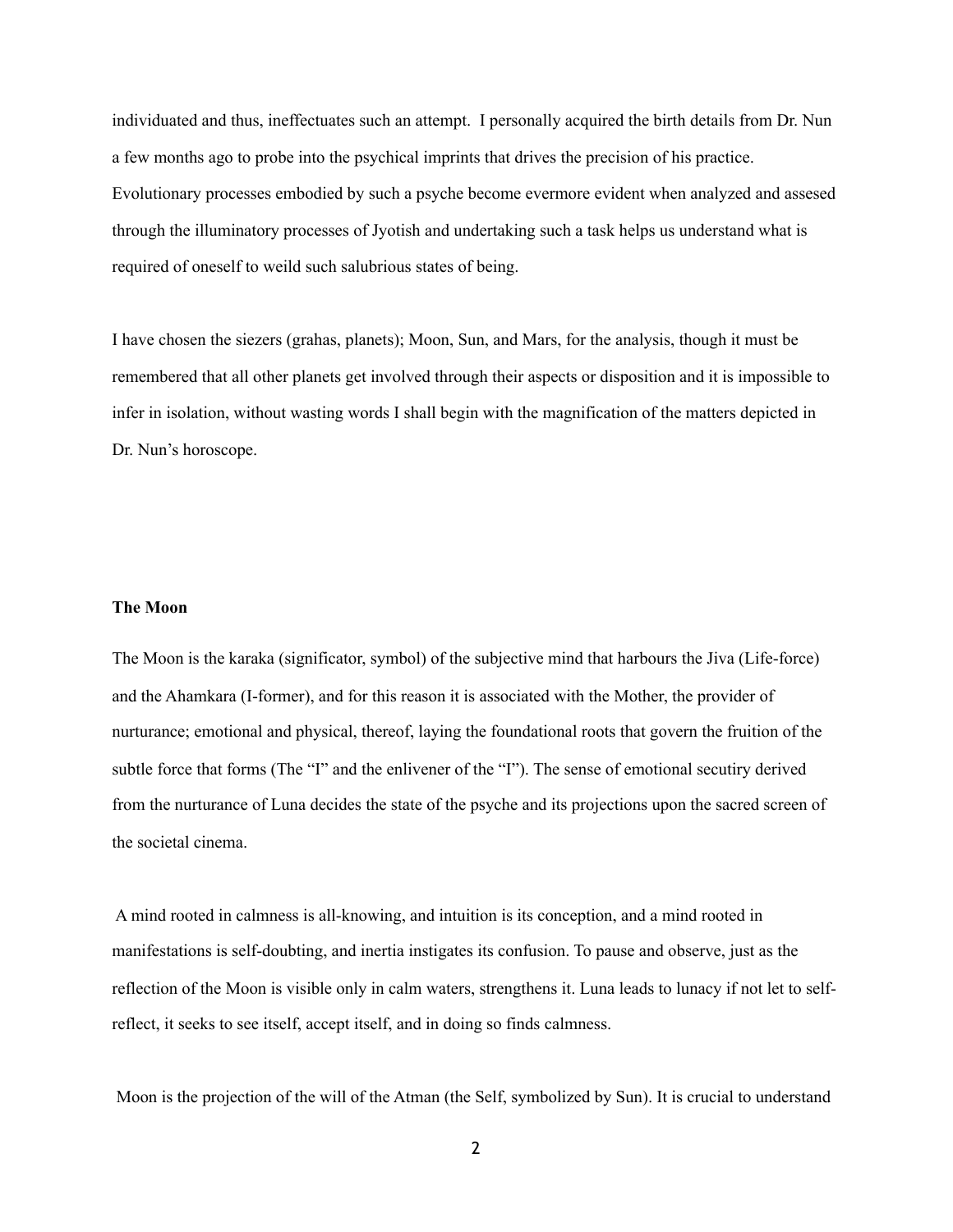that the subjectivity of the Moon, commonly called the Ego, is just a part within the whole of the Self (Sun), and this gives the Being/Consciousness/Atma/Self the space to accommodate the other facets depicted by the rest of the Grahas, namely; Mars – the strength of ones character, Venus – the choices that we conceive, Mercury – the methods of manifestation, Jupiter – the wisdom that guides, Saturn – the darkness that gives depth, &c.

Characteristically, in its most natural state, the Moon is Saumya (gentle) when waxing (binding, restoring) and Krura (Cruel) when waning (seperating, abolishing), feminine (receptive), vaishya (exchanging), sattvic (inspired), luminous (projecting), a creeping creature (adaptable), and sees in all direction, therefore, is all-knowing, wet (moist, gooey, unctuous, binding), &c. The implications of these ancient utterances is vast; multidimentional and multivalent, and the reader is advised to assess these with symbolic schematism, a process that requires surrendered contemplation.

Parashara Bhava Yoga -

- 1) "Wealth lord abiding in wealth one born possesses wealth, is joined to (healthy) pride, maintaining two spouses or many spouses, and deficient in children though unrestrainedly procreating."
- 2) "The Eighth lord in the Wealth born with many strength deficiencies, causes a little wealth, lost possessions are not regained."
- 3) "The lord of Fortune standing in the Wealth Bhava- a Pandit (Scholar), dearto the people, wealth, a gallant lover and accompanied by happiness from woman, children, etc."

In Dr. Nun's chart, Moon is well-dignified (Own House) in Cancer, therfore, Jagrat (Awake, Vigilant) amongst the Jagradaadi Avasthas, progressed 5 degree within this Rasi, therefore, Mrita (dead, done with) amongst Balaadi Avasthas, conjunct the Atmakaraka (significator of the Self) Saturn, therefore, experiencing certain Lajjitaadi Avasthas that are out of the scope of this essay, though simply stated, Moon and Saturn are creating a psyche that seeks to positively compensate through Saturnian compliance to lunar rhythms.

Assessing the Ishta and Kashta, we get 18 points of Ishta that Jupiter provides to Moon (26/60 = 0.43 x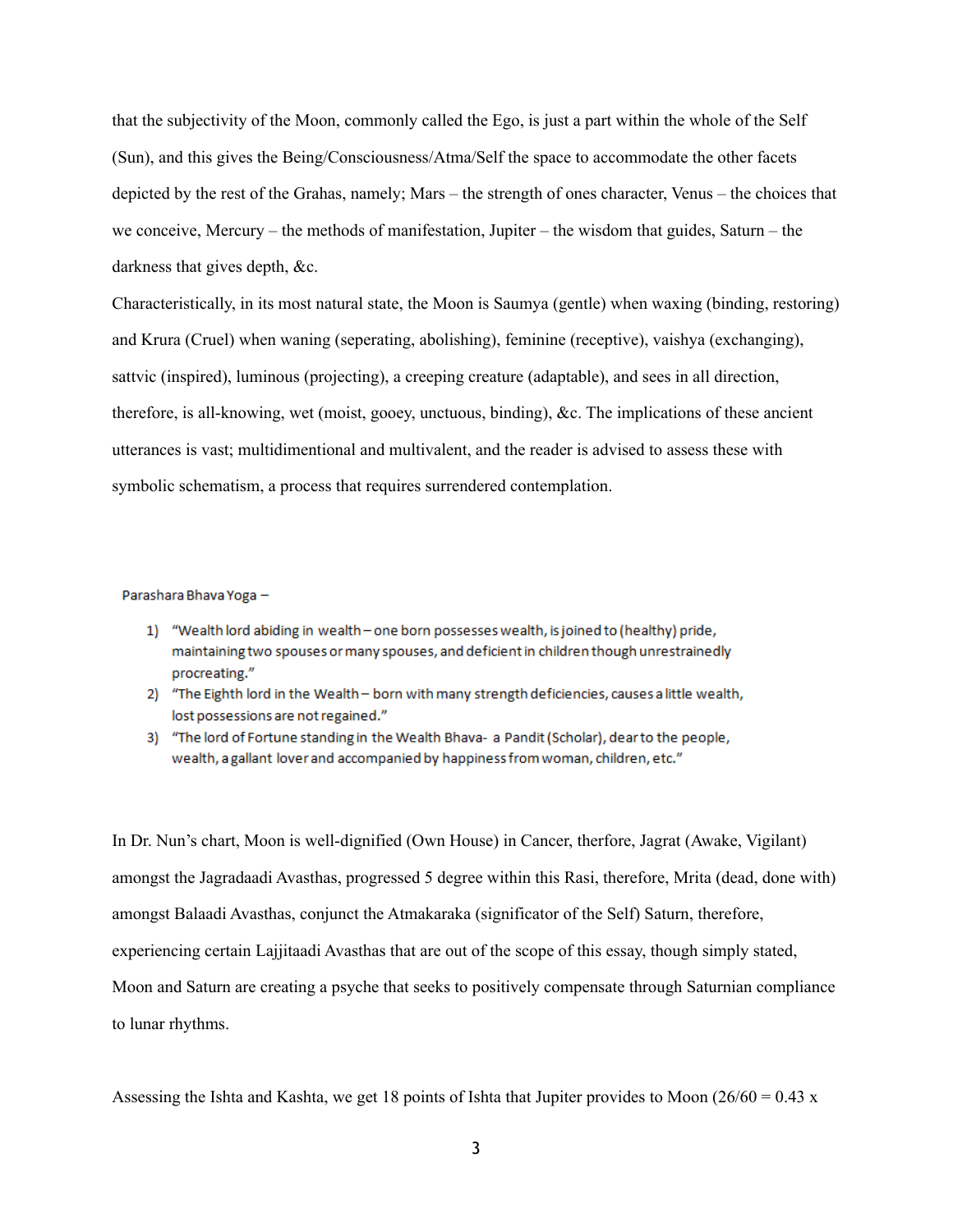$41.5 = 18$ ) and 32.5 points of Ishta to Saturn (47/60 = 0.78 x 41.5 = 32.5), alongwith 2:3 properityannihilation ratio (fairly decent) to the 2nd Bhava helps the mind of the astrologer to add analytical ammunition while being involved with the intuitive processes of assessment.

The aforestated Avasthas and placements when superimposed upon the concreteness of the 2nd Bhava, we can clearly concur that this psyche (Moon) seeks to establish ma'at (order) in the matters of family, wealth, money, treasuries, resourcefulness, nutrition, grains, food, death through Saturnian constrait, severe sacrifice, and serene psychological solitude. The beneficence of Jupiter's aspect from the 11th Bhava upon this Saturn and Moon conjunction (26 and 47 Virupas, respectively) creates confluence for positive compensation rather than a negative one, and thus, helps and guides in the realization of aspirations by over-coming self-limitations  $(11<sup>th</sup>$  bhava matters). The Manas is mastering Saturnian survivalism through restriction.

The 9th house lord Saturn in the 2nd Bhava conjunct the 2 Bhava lord Moon depicts a disciple of dharma of discipline and diligence. The delicacy with which Dr. Nun interacts is a disposition well-depicted through the confluence of the aforestated planetary interaction.

Interestingly enough, Dr. Nun fasts for 23 hrs everyday and has been doing so for the past 17 years, and simultaneously has won multiple powerlifting championships, this self-experimentation has led him to begin the monumental task of authoring the AIR (Age Inhibition Regimen) which professes Caloric Restriction and Cyclic Fasting for the purpose of prolonging ones lifespan; Moon being life and circadian rhythms and Saturn being prolongation of life, 2nd Bhava being nutrition and resourcefulness, the reader is required to triangulate and infer thereof. It is imperative to note that such an austere order can only be attained by strong Moon (mind) willing to meditate upon Saturnian sacrifices.

The 8th lord Saturn conjunct the 2nd lord Moon in the 2nd Bhava reveals that he is constantly conscious of the unconscious matters, Moon being Jagrat though Mrita, Saturn being Sushupti though Bala helps us further find the inclination of his mind to fathom the true meaning of death and ressurection, one does not want to identify the conditions and categories imposed upon by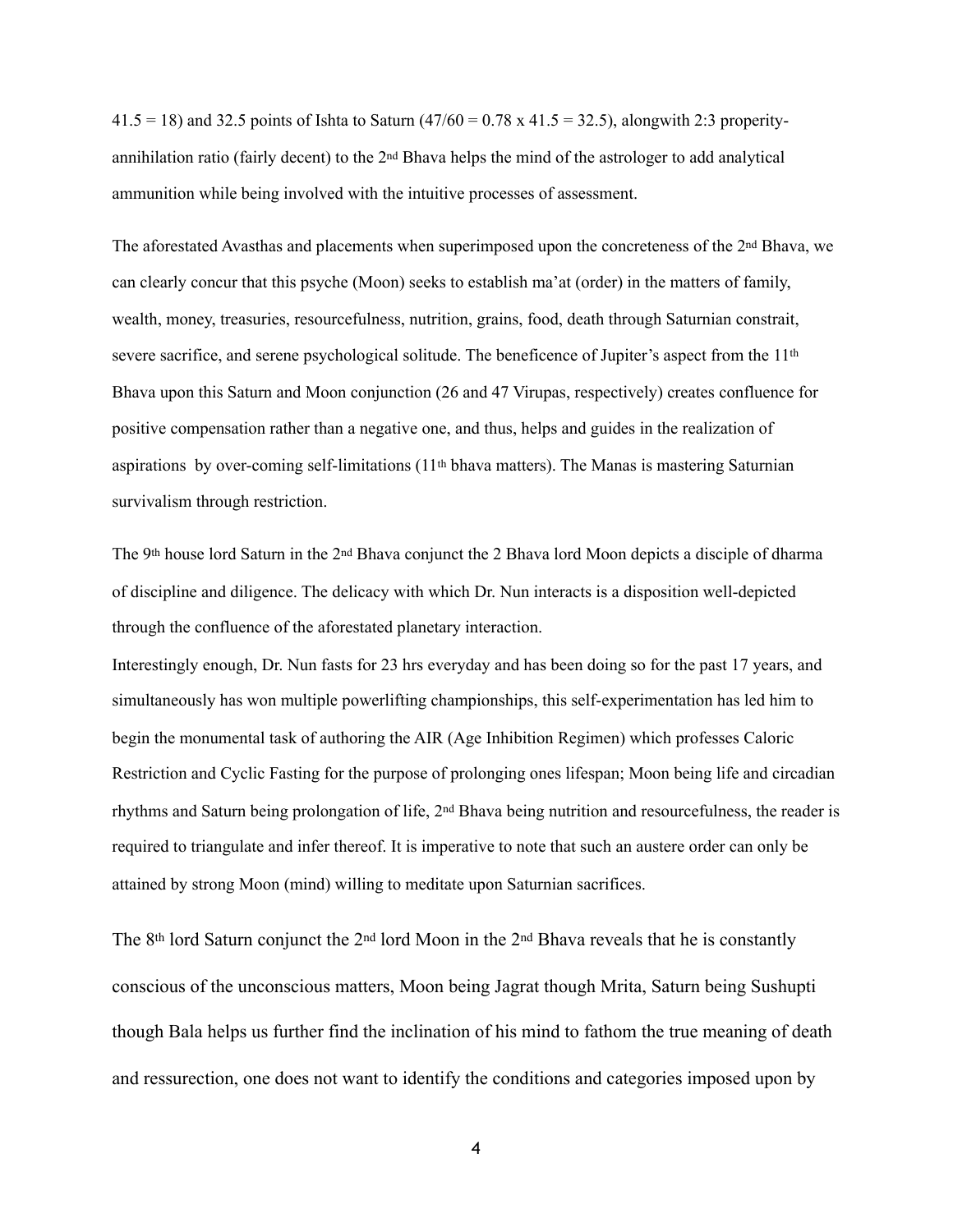the society, and the compensation mechanism mustered is that of mastering and therefore, overcoming the societal constructs. He seeks spirituality primarily through science and has authored various scientific papers, has a regular day job as a school teacher, and has mastered the aesthetic ideal imposed by society. Acceptance of the condition of the society, embodying it, and thus, overcoming the challenges, and thereof, its relinquishment can be discerned through this placement.

Rahu-Ketu on the 6-12 axis in Scorpio-Taurus, rasi aspect the Saturn-Moon conjunction in Cancer in 2nd Bhava, leads the author's redimentary understanding of the nodes to the following assessment; such solitary self-reliance and self-subjugation to self-limitation surrounding the mind, matter, mathematics, and mortality (the name of one of his books) has arisen from childhood influences and initial impressions during the developmental stages causing the consciousness to evolve through understanding disease  $(6<sup>th</sup>)$  and departure  $(12<sup>th</sup>)$ . Dr. Nun has often spoken about the codition of the African-American community in the Baltimore area where he was born and brought up and how it deeply affected him. Moon is the Karaka of early experiences, Krura Grahas such as Saturn, Rahu, Ketu , and a waning Moon creates causes of seperation, suffering, and self-sabotage before one learns to derive meaning , and henceforth, mollify them.

## **The Sun**

The father principle symbolized by the Sun is a phenomenon that is not only observed in the social and biological hierarchical structures that are created through epochal evolutionary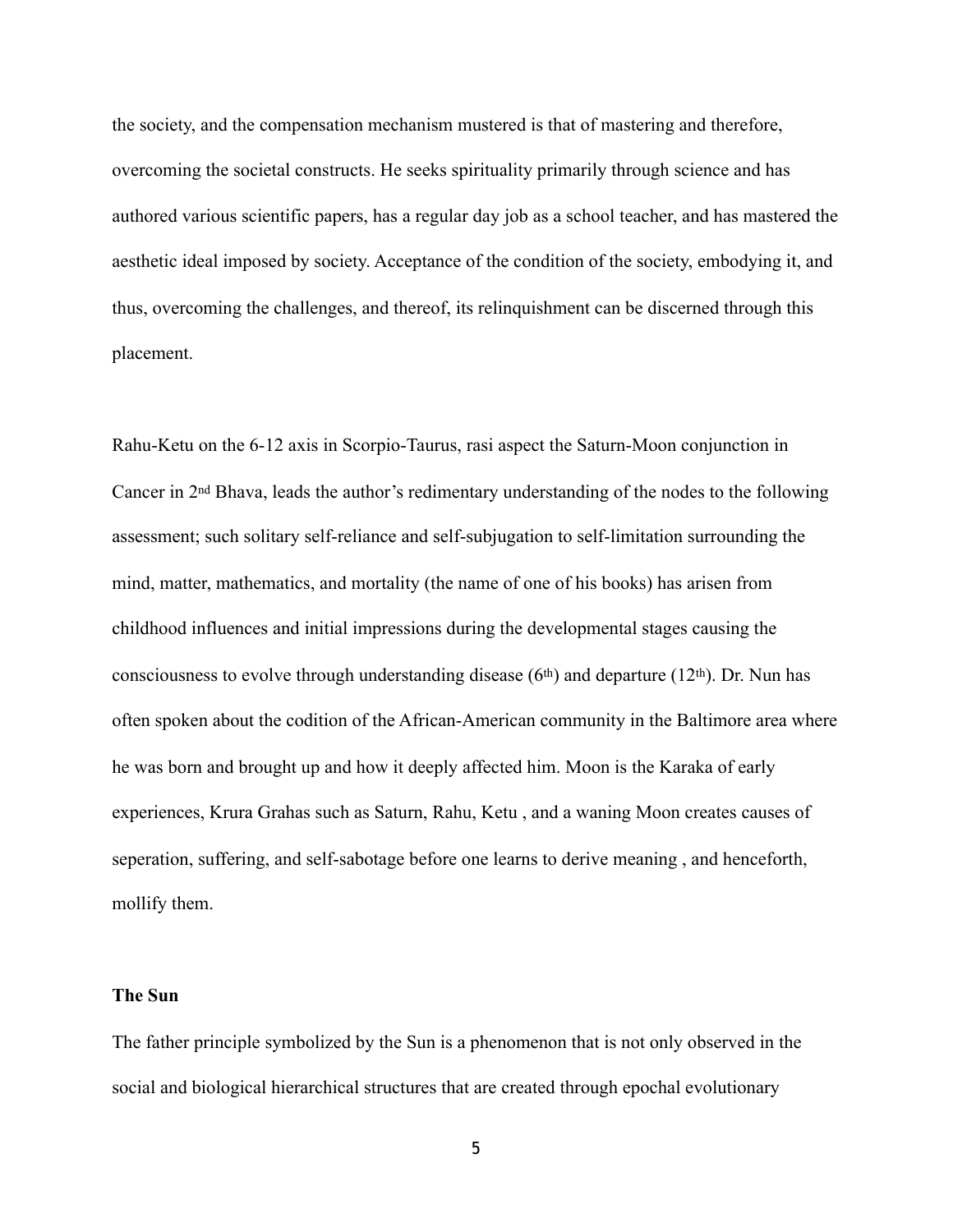convulsions but is also clearly captured by the subtle perception of a mind fluent in the language of symbols that weaves the webs of the seemingly chaotic cosmic chaos into infinitesimal patterns of meaning.

Sun is the archetypal force that depicts the singular, stable, and solidified nature of self-sacrifice. It rises for the fulfillment of the requirement of the hour, it steps asides by setting at dusk once its work is complete, it purifies and is also self-purifying, and it cannot be given anything as it is complete.

This self-sacrificial cosmic ceremony in which the Sun consistently participates in all its wholeness is an outer representation of the deepest necessity of our psyche, an unconscious need to selflessly provide, the primordial urge of the soul We reinforce this need in our microcosmic maps, construed via cultural and biological evolution, by procreating and providing for our children and loved ones. When we seek to selflessly provide, we find ourselves automatically arriving at a feeling of fulfillment. This is the primordial Sun principle.

It is concomitantly important to understand that this self-sacrificial ceremony is not an exchange and is unconditional in nature, when it does become an emotional exchange, founded in Egoistic survival-ism, the essence of this phenomenon is lost, and now the reader shall be reminded of Sun's debilitation within the symbols of Libra, the Rasi of exchange causes the nobility of Sun to fall, rightly understood as Undignified by the ancients for the purpose of understanding symbological confluences that helps an astrological mind to infer.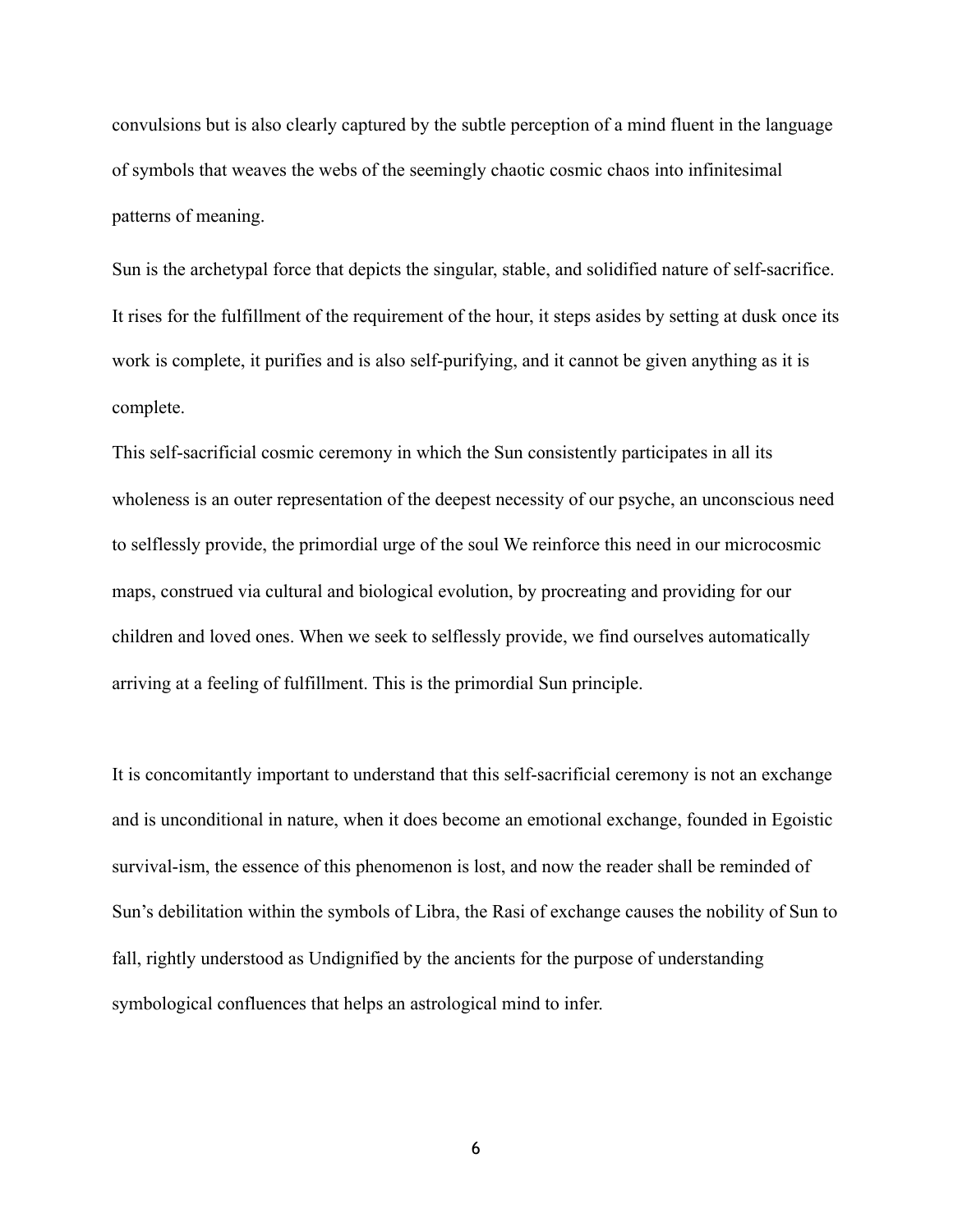Parashara Bhava Yoga -

- 1) "Standing in the Happy, the lord of Brother possesses happiness and is joined with wealth, the one born is wise and endures supporting a spoilt spouse."
- 2) "The lord of Offsrping standing in the Happy Bhava a happy one, endowed with maternal happiness, joined to Lakshimi, of wise undestanding and either a king, minister, or guru."

The self-sacrifical nature of a strong Sun can be assimilated without much effort, though, Sun being the lord of the house of effort, the simplicity and smoothness with which Dr. Nun's life seems to operate is the result of great efforts. The simplest of ideas are rooted in immense complexities.

Sun is placed in the Rasi of Virgo in a Friendly dignity, though Vriddha amongst the Balaadi, and Svapna amongst the Jagradaadi. Sun receive a strong aspect from an ill-dignified (Enemy) Mars and also from Saturn, 57 and 20 Virupas, respectively, thus having them share their Kashta of 31 Virupas (57/60 x 32.7  $= 31$ ) and 12 Virupas (20/60 x 36.2 = 12), respectively. This creates certain challenges for the Self to satisfactorily realize itself, the reader shall be reminded of pains involved in the processes of individuation; the self-sacrificial ceremony of consciousness is more severe. The wisdom of Jupiter, our innate ability to be taught by that which is heavier in knowledge than ourselves, saves the Sun by providing its 22 Virupas of Ishta to the Self (Sun).

The 4th Bhava of emotional security with the 3rd Bhava lord Sun in the sign of Virgo which symbolizes health (skills, science) and dis-ease (debt, dissidence, delays) with the aforementioned aspectual infleunces and avasthas, and a simultaneous inevitable involvement and integration of the 5th Bhava lord Venus conjuncting the Sun, all of which is 3rd from the position of the Moon, leads us to the following conclusions:

(i) Dr. Nun requires self-effort  $(3^{rd}$  house) to create an opportunity where through self-sacrifice (Sun) of his emotional needs (4th house) required to feel fulfilled (Venus) such as procreating and other creative endeavours (5th house) and deriving value (Venus) he can seek to fully individuate (Sun).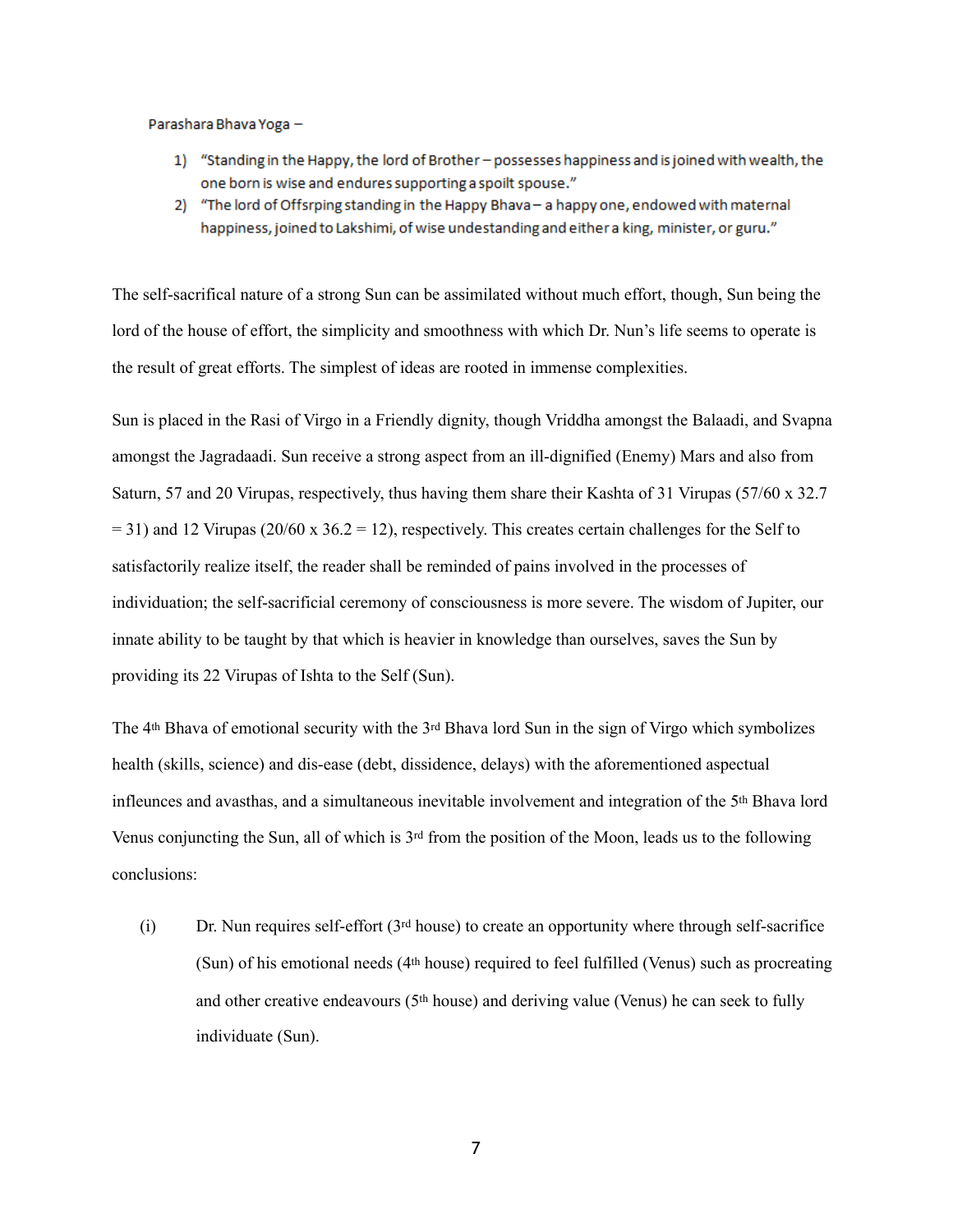- (ii) The above confluences are 3rd from the position of the Moon and therefore, create a double confluence when understood from the representations of the 3<sup>rd</sup> house, namely; self-effort, courage, skills, hobbies, etc.
- (iii) The Vachaspati's beneficial aspect on both the Moon and the Sun creates a confluence for great vocational and literary skills.
- (iv) The Bhava Yogas formed by the 3<sup>rd</sup> lord in 4<sup>th</sup> conjunct 5<sup>th</sup> lord in 4<sup>th</sup> involving Sun, Venus, as well as Mercury, when understood via the natural Karakaship of each of the, created a confluence for intelligence (Sun, 5<sup>th</sup> Bhava) and education (5<sup>th</sup> Bhava) attained through severe (Kashta shared by Mars and Saturn) self-sacrifice (Sun) and self-effort (3rd house) to create emotional security and Sukha (4th house).
- (v) Venus is the karaka of spouse in a heterosexual male's chart and is also the Darakaraka in Dr. Nun's chart, and therefore, leads to the conclusion that the involvement of Spouse has been extremely crucial for the emotional stability required for such an austere lifestyle, and the consequent derivation of the sense of fulfillment (Venus).
- (vi) While keeping the above point in mind, it is imperative to notice that Jupiter is the  $7<sup>th</sup> B$ hava lord (Spouse), is well-dignified (Great Friend's rasi), has high Ishta points, and aspects all the crucial grahas such as Venus, Saturn, Sun, Moon, and Rahu from the house of achievements and honours, the  $11<sup>th</sup>$  bhava. He mentions the importance of his wife (Nunet Amen-Ra), who assissts him in his works and is also a practitioner of the Amen Age-Inhibition Regimen, numerous times in his research papers, books, and interviews.
- (vii) Saturn and Moon being 11th from the Sun, the Karaka of career, success, and fame reveals that the will of the Self (Sun) reflected upon the self (Moon) is essentially to undertake the greatest of burdens involved for the attainment of the highest possible human achievement, which is the complete integration of Mind, Body, and Soul to overcome mortality as much as possible.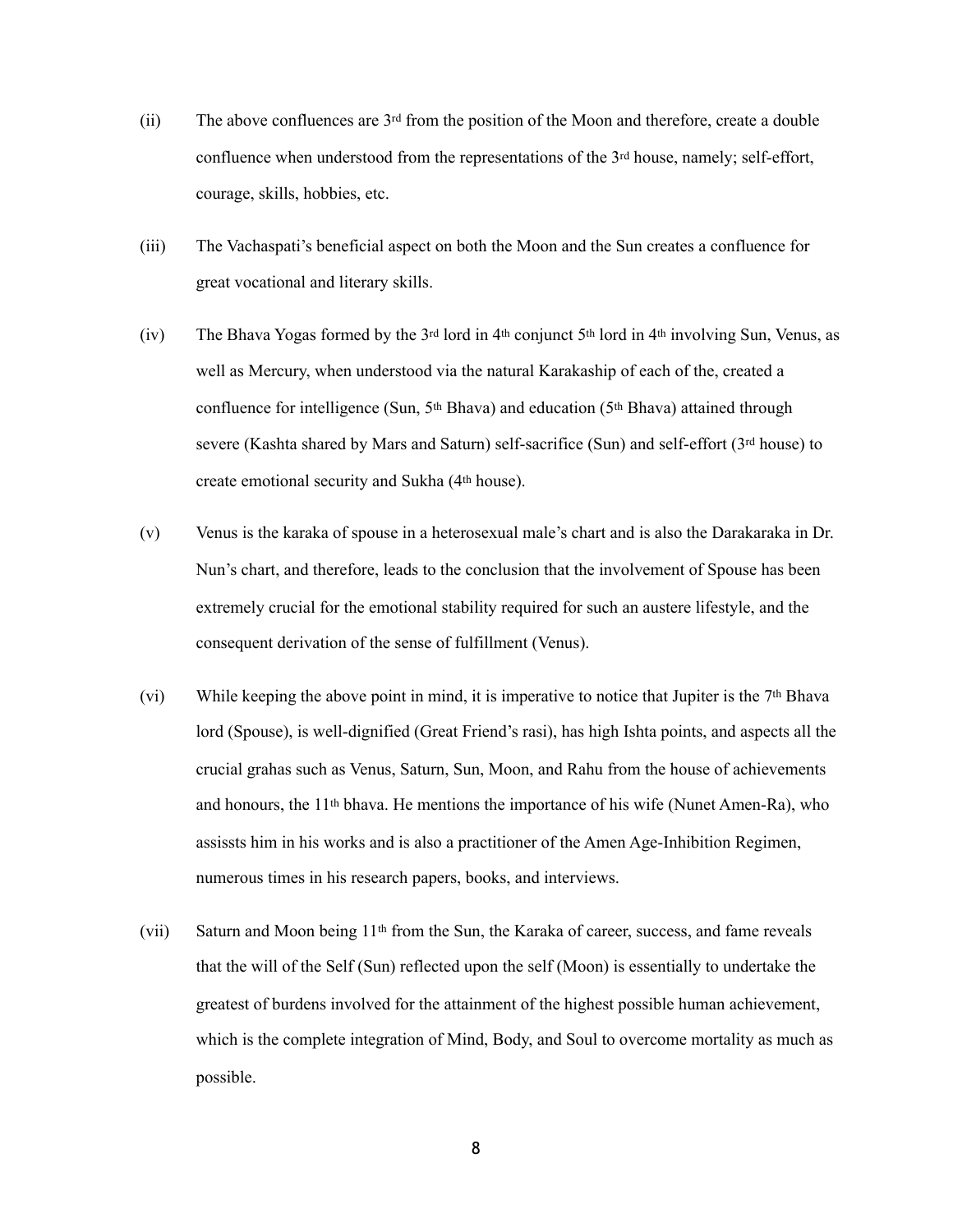- (viii) Saturn and Sun are both Karakas for authority, and are different aspects of the fatherprinciple. Dr. Nun continues to gain authority (11th house, Jupiter) as he consistently embodies his regimen and expands the encylopedic AIR research papaers (3rd house). Through patient peserverance (Saturn) required for the copious amounts of (self)reseach (8th lord Saturn) required to formulate a coherent philosophical paradigm  $(9<sup>th</sup>$  lord Saturn), combined with the constant self-sacrifice (Sun) cultivated through Self-effort  $(3<sup>rd</sup>$  lord Sun), will slowly but surely balance the collective (saturn) and the personal (sun) psyche (moon) for the purpose of communal benefit  $(11<sup>th</sup>)$  and eventually fulfill man's true purpose of embracing the yin (Saturn) and the yang (Sun) in all its entirety.
- $(ix)$  4<sup>th</sup> lord in the 5<sup>th</sup> house (Mercury) and the 5<sup>th</sup> lord in the 4<sup>th</sup> house Venus conjunct Saturn depicts the youthfulness of Dr. Nun's intellect (Mercury) that allows him to so severely indulge in various subjects in the peaceful private environments, though it also indicates the sacrifice of choosing to not procreate causing friction with the spouse, due to the Saumya characteristic of Venus and Mercury, and the Parivamtamsha they form between an angular and a trinal Bhava, while also receiving he beneficence (Ishta) from a Jupiter aspect, shows that all is overcome through intelligible conversation which espouses to create emotional security mutually.

Sun is the archetype of the limitless flight of the Soul, and yet again, it is simulaneously salubrious to appreciate the inherent dichotomy of all existence, and therefore, consider the opposing Saturn's sense of limitation that Icarus unfortunately became unconscious of and flew too close to the Sun.

It is inconceivable to articulate, in their absoluteness, the intuitive processes involved in the assimilation of the various variables to create the conflunces for the appropriate judgment of the imperceptible matters of the mind and spirit. The author's inchoate astrological analysis is subject to missing the various pieces required to get the whole picture of the puzzle with accuracy, and the reader as well as the author is to be reminded of the importance of humility while attempting to interact with such mysterious matters thereof.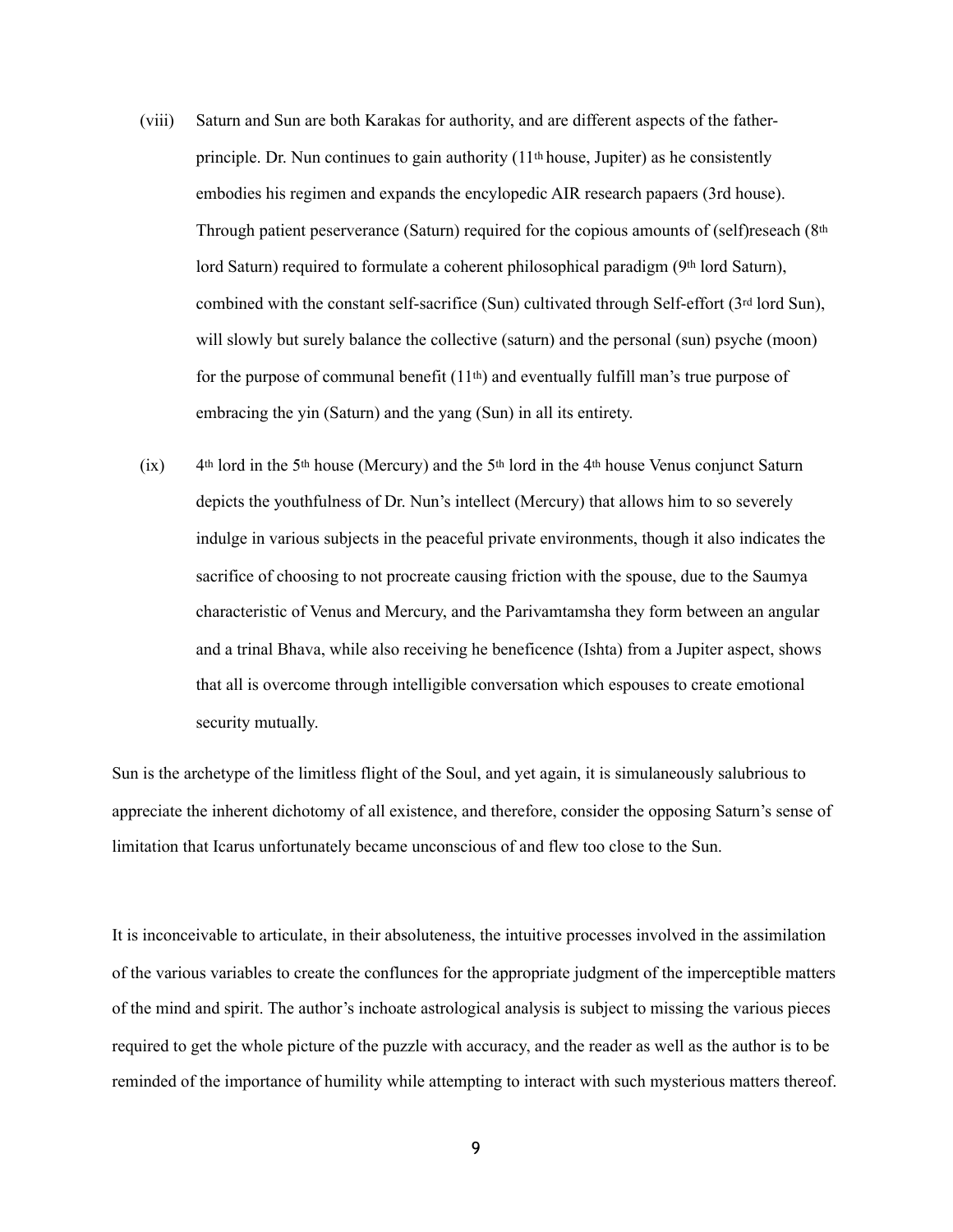## **The Mars**

A warrior without a fight is like a sunflower without sun light. The karaka of mental mettle, fearless fortitude, courage to care for the weak, is the Red one, the Mars. It rules over the Fire element, Krura in character, Masculine in mannerism, a Kshatriya (protector) at heart, Tamas (Inertia) is its motivator, fourlegged is his form (can bear burdens), it looks upwards (foresighted, visionary), dry is its disposition, &c, the reader must again be reminded of the dynamic implications of the aforestated adjectives associated with Mars on all levels; physical, psychical, and spiritual.

The strength of ones character, the ability to unflinchingly force oneself towards that which one believes in even in the face of adversity, for this reason it is the God of War in Greek mythology, and to wage war for peace is a martial theme. Violence even well intentioned always comes back, and Mars, the planet of free-will creates confusion due to its violent nature, though a well-placed Mars protects those who are incapable of standing up for themselves and helps restore balance.

Parashara Bhava Yoga -

- 1) "The Sixth lord abiding in the Lagna the one born is sickly, joined to fame, his own are enemies, and endowed with good qualities, he is rich, esteemed and rash."
- 2) "The lord of Gain abiding in the Lagna the one born is Sattvic, wealthy, happy, looking at all impartially, insightful, loquacious and always endowed with profit."

In Dr. Nun's birth chart, Mars is posited in the sign of Gemini in a Great Enemy Dignity in the 1st Bhava, and with the application of the Prosperity:Annihilation formula, we get 4:1, the dispositor of Mars is Mercury which is placed in the 5th Bhava in Libra in a Great Friend Dignity. Mars is also receives a 26 Virupas aspect from Mercury which shares 17.5 points of its Ishta  $(26/60 \times 40.1 = 17.5)$  while aspects its Own House.

Assessing the position of the Mars, it can confidently be said that the 6th house (health, conflict, delay, scientific inquiry) lord Mars, planet of war and logic in the sign of skills and science, Gemini, in the 1<sup>st</sup>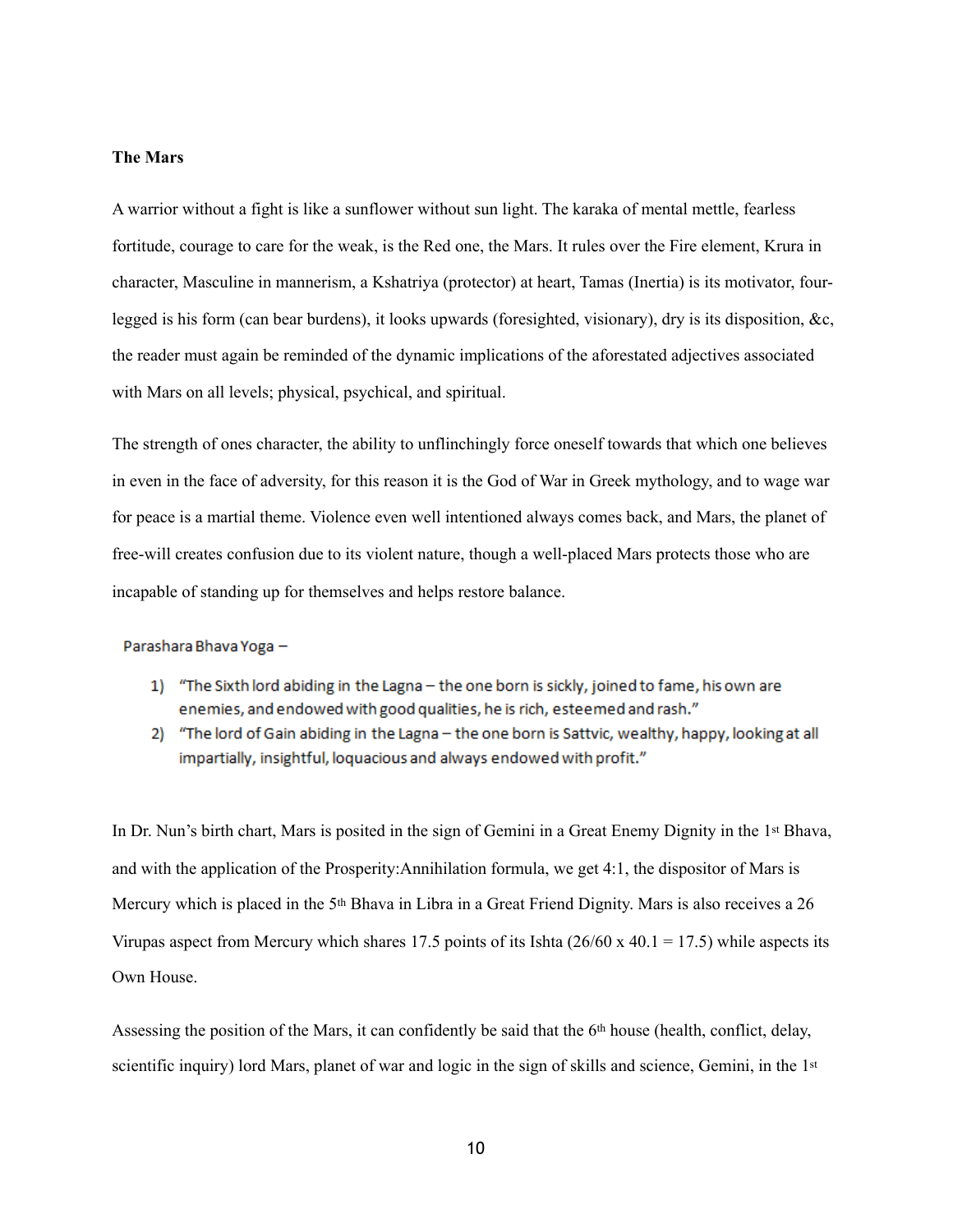Bhava of the body itself, shows how Dr. Nun passively, through trial and error, has attacked and utilized the science which stands against spirit to turn it agains itself through meta-analysis and sheer logic.

By creating a regimen based in science with its foundational philosophy in spirituality, and then testing it for more that a decade on himself and his close one's, thus proving its efficacy, and thereof, releasing it for the world to study and embrace, is a theme only a courageous self-sacrificing warrior of science can unfold on Earth. It is important to notice that Mars is also the lord of the 11th house (achievements and aspirations) and the dispositor of Jupiter placed in that house, which further shows that such scientific servitude and inspired instigation of investigation has paved the path for the highest human achievement possible, to prolong life for the sake of Self-knowledge (Atmagyaan).

 The intelligent application of this ill-dignified Mars comes from Mercury's beautiful 5th house placement. The scientific aggression of the Mars gets expressed in every research paper and piece of writing which is well-articulated, precise, profound, and based in practical experience (5th house is also the house of Authorship along with the 3rd).

The lagna is one's self, the 5th house is one's creative intelligence, Mars is one's strength of character, Mercury is one's skills and abilities, and creating symbolic confluence between their respective house lordships, we get a person who instead of foolishly questioning the norm without having a solution to make it better, tested his research and findings upon himself and created a system of nutrition based on his Lunar inclinations, which is to prolong life by living in harmony with science and spirit. The rasi aspects from the 4th house Sun and Venus aids to the symbolism of bodily sacrifices and choices required to undertake such a task.

Note: It is important to assess and contemplate upon the standards set by society to measure moderation. If one honestly engages in self-improvement, the considerable weakness in resolve and the imbicility of these standards become self-evident. Therefore, such seemingly austere practices are essentially only a reflection of one's incapacitaion due to the nihilistic hysteria of the collective consciousness. The processes of individuation inspire us to re-evlauate these.